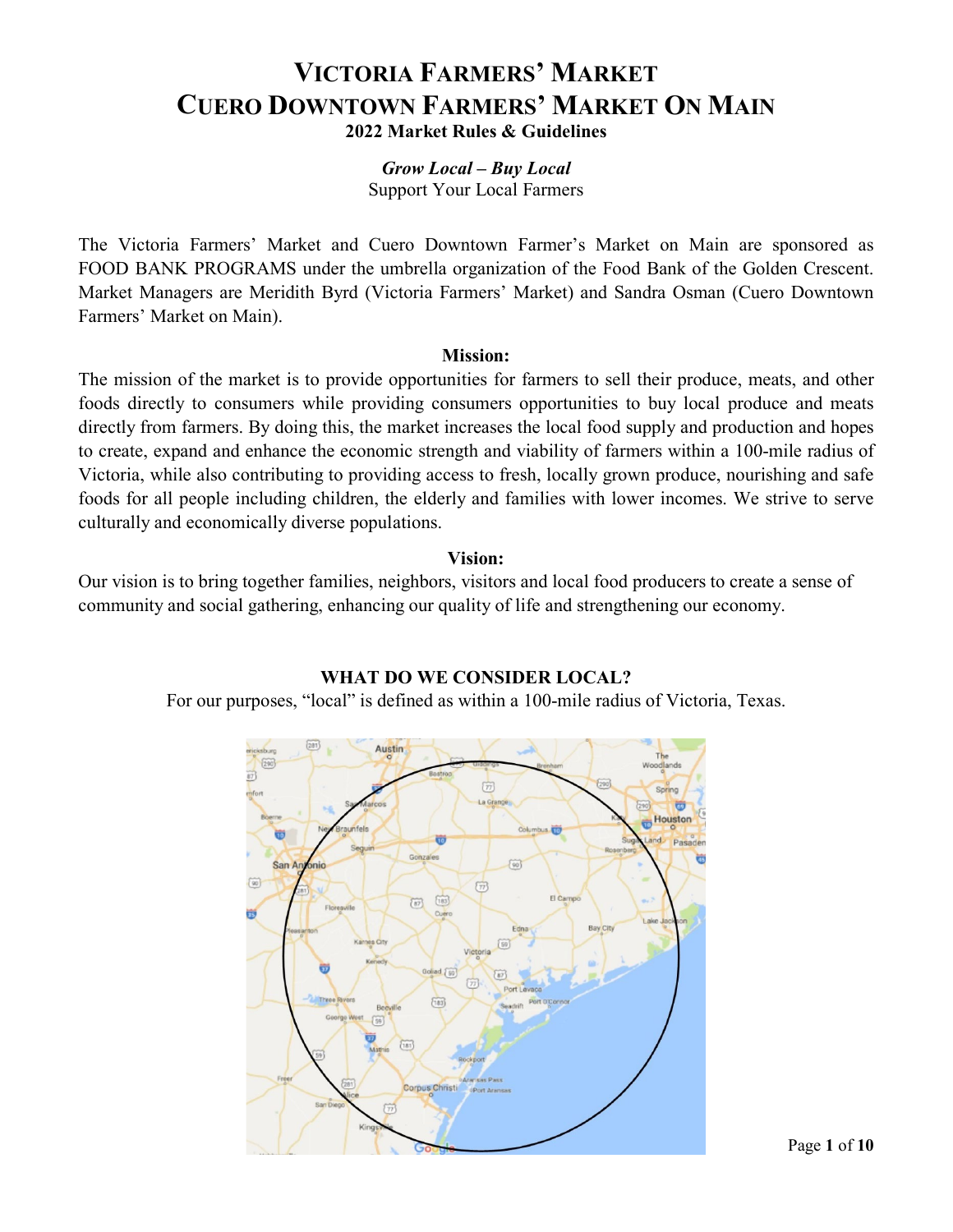### **FARMERS, PRODUCERS and GARDENERS**

The Victoria Farmers' Market and Cuero Downtown Farmers' Market Days are a grower's/producer's market. *Members must be a grower or producer.* All foods must be fresh and of good quality; this trust is what makes the market work. Without that bond of trust, the market would cease to exist. *No reselling of agricultural produce or other products is allowed.* Only producers, their family members, or their authorized agents are allowed to sell at the market.

Provision is made for the sale of an absent member's food, as well as for neighborhood and rural cooperative endeavors, at the discretion of the Board of Directors and market manager. If an agent is selling for a producer, that agent should be knowledgeable about the product, its use, and its method of production, and be able to communicate that knowledge clearly to customers.

All farms are subject to inspection, conducted by the market manager or agent appointed by the market manager and may include two others growers/producers. Refusal of inspections may result in suspension and could lead to termination. Producers must have signage indicating the name and location of the farm. Producers must be in compliance with all federal, state, and local health and licensing regulations and requirements. All relevant documentations, and produce itself, is subject to inspection by health officials or an agent of the Victoria Farmers' Market Association at any time.

### **ITEMS THAT MAY BE SOLD**

**Items sold at the Victoria Farmers' Market must be grown, raised, or made by the vendors themselves.** In certain cases, other Texas-harvested/crafted and nearby regional products may be deemed acceptable, subject to pre-approval by the market manager. Fruits and vegetables shall be sold in a fresh/ unprocessed, frozen, or canned/preserved state. Additional items include meats, eggs, honey, syrup, herbs, container plants, fruit and nut trees, vegetable plants, dried or ornamental items (gourds, corn, flowers, etc), dried spices, nuts, beverages, as well as canned, preserved, fermented, and baked items that follow the Texas Cottage Food Law (see Appendix 1 as well a[s http://texascottagefoodlaw.com/\)](http://texascottagefoodlaw.com/). Approved handmade artisan items may also be sold (see Appendix 2).

### **PREPARED FOODS**

**Food safety** is our number one priority! Vendors of prepared foods must meet all federal, state and local codes of regulations governing their products, and are responsible for obtaining all necessary licenses. A current Texas Food Handler card is required for any vendor who processes, prepares or serves food items at or for the farmers' market. Vendors selling only whole produce (not cut up or processed into other products) are not required to have a Food Handler card, per the Victoria City-County Health Department.

Vendors who sell items that fall outside the Texas Cottage Food Law (eggs, meats, etc.) must have the appropriate permits from the Victoria City-County Health Department, Texas Department of State Health Services, Texas Department of Agriculture, or the Texas Alcoholic Beverage Commission as required.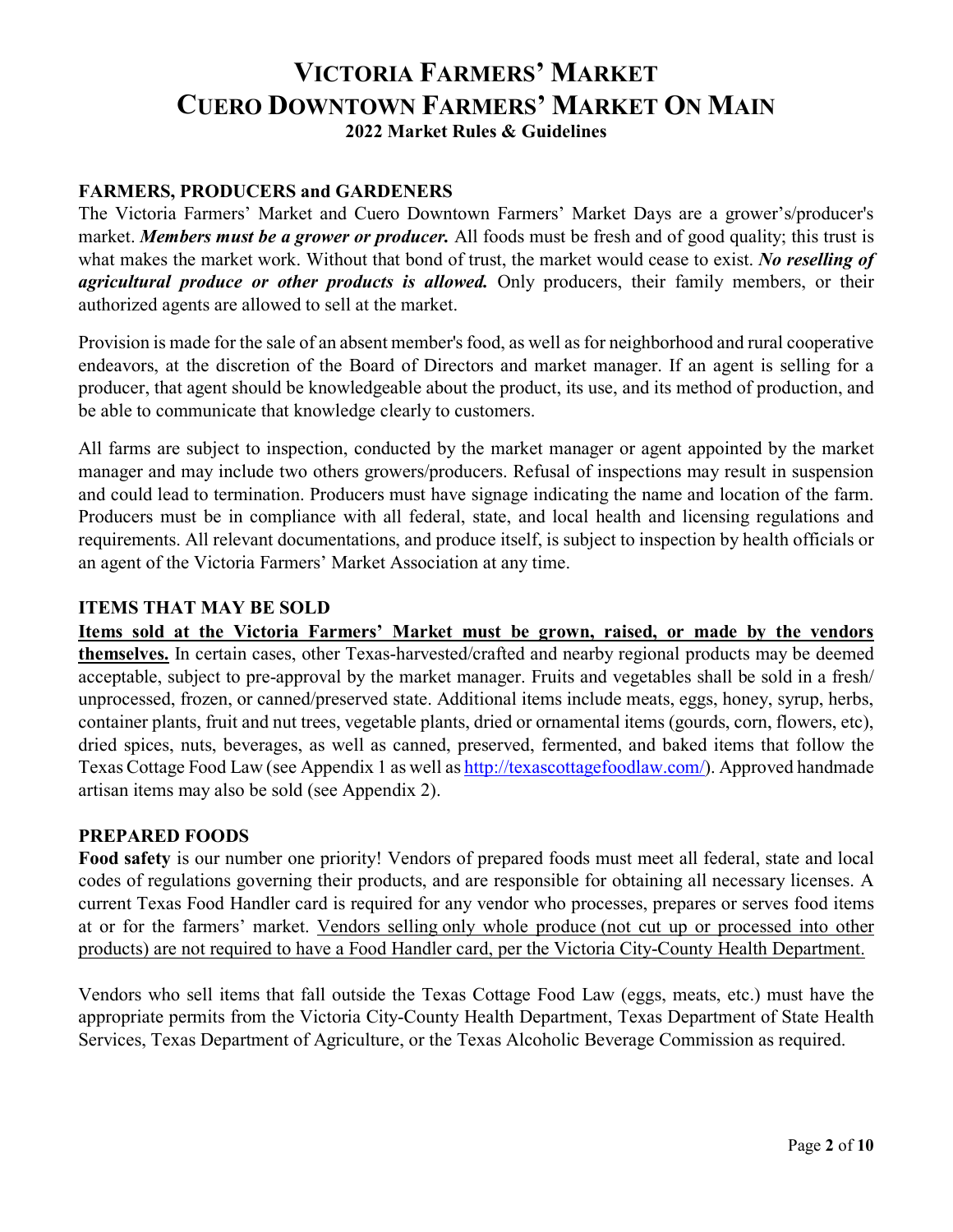### **USE OF THE TERM "ORGANIC"**

Organic products have strict production and labeling requirements. **No vendor may claim to sell organic food without the USDA certificate.** Certification must be presented to and approved by the Farmers Market Association before products can be labeled with "organic" as it pertains to the USDA Organic guidelines. <https://www.ams.usda.gov/sites/default/files/media/Labeling%20Organic%20Products.pdf>

### **MEMBERSHIP**

Membership is on the calendar year (January through December) and grants vendors the opportunity to sell at the Victoria Farmers' Market as well as the Cuero Downtown Farmers' Market on Main. Vendors will submit an annual application for membership along with any permits and licenses necessary for business operation in order to participate at the farmers' market. Vendors must allow adequate time for review and approval of completed market vendor packets by the Market Manager, who will officially email notification of their approval status. *Time does not permit review and/or approval at the beginning of or on a market day, so please do not ask.* 

#### **FEES**

Membership dues are \$35 per year (no seasonal rates or prorated dues); the booth fee is \$20 on Saturdays and \$15 on Wednesdays.

### *Prepay 4 booth fees and receive 1 free booth*

Vendors have the option to prepay for 4 *consecutive* weeks and receive the 5<sup>th</sup> week for free. This benefits the market and our customers by encouraging vendors to participate each week, while saving money for the farmers and vendors. Vendors who consistently attend each week are typically the most successful because they are able to build a consistent customer base. The 4 prepaid booths *must be consecutive weeks* to receive the free booth fee. Vendors may prepay for only Saturdays, only Wednesdays, or both.

### *Receive 1 free Victoria booth when you participate in Cuero Downtown Farmers' Market Days*

Each time a vendor participates in Cuero Downtown Farmers' Market Days, they will receive one free booth at the Victoria Farmers' Market.

## **REDUCED FEE BACKYARD GARDENER MEMBERSHIP**

For growers who would like the opportunity to sell excess produce when they have it, but who might not grow enough to sell at the market consistently, we do offer a Backyard Gardener membership. Backyard Gardeners *may sell only fruits/vegetables and garden starter plants* and may attend a maximum of 30 markets per year: 15 Saturdays and 15 Wednesdays. This is roughly 1/3 of the market's schedule. The fee for Backyard Gardeners is \$5 per market and no annual membership fee is required. Because this membership allows only whole, uncut produce to be sold, the Texas Food Handler card is NOT required by the Victoria City-County Health Department.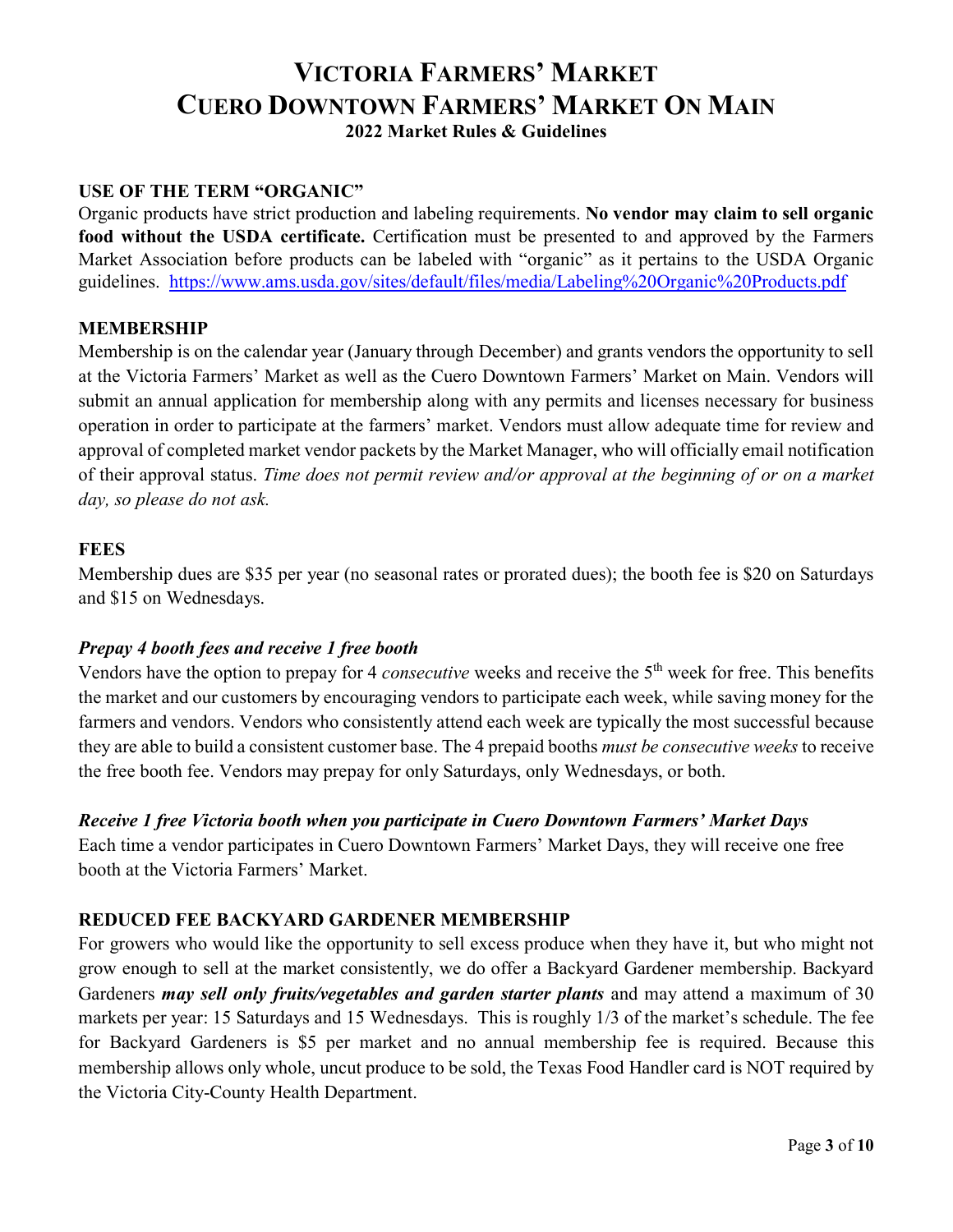## **MARKET TIMES, DAYS & LOCATIONS**

The Victoria Farmers' Market is held every Wednesday and Saturday from 9:00 am to 1:00 pm as approved by Victoria County. All markets will be held in the parking lot of the Pattie Dodson Public Health Center at 2805 N. Navarro St, Victoria, TX 77901.

Cuero Downtown Farmers' Market on Main is managed by Sandra Osman of the Cuero Main Street Program (361-485-8008 or  $\frac{\text{mainstreet}(\omega\text{cityofcuero.com})}{\text{output}}$  and occurs on the 4<sup>th</sup> Saturday of each month from March through October at the Cuero Marketplace Pavilion, 207 E. Main Street, Cuero, TX 77954. Market hours are from 9:00 am to 1:00 pm.

### **GENERAL INFORMATION**

- 1. All vendors must be in compliance with federal, state, county and municipal regulations pertaining to products, wares or services sold. Vendors must abide by the health department regulations for producing, sampling and labeling food. Vendors are responsible for the quality of their products as well as all applicable health, safety and regulatory laws pertaining to said products.
- 2. Canopies must be appropriately secured and weighted to ensure safety, otherwise the canopy must be removed. *Refer to Vendor Set-up and Parking.*
- 3. Vendors are expected to behave courteously to customers, other vendors, volunteers, and market staff. Vendors are not to publicly disparage other vendors, products, or markets. No shouting or other objectionable means of soliciting trade.
- 4. Absolute honesty and integrity are the lifeblood of the market. No vendor may knowingly misrepresent any product offered for sale.
- 5. Vendors may not sell before the market opens at 9:00.
- 6. Live animals may not be given away or sold at the market.
- 7. All vendors selling by weight must use scales certified for legal trade by TDA.
- 8. No reselling permitted.
- 9. Vendors should be prepared for all types of weather.
- 10. Vendors may not sell anything other than what is listed on their original application. Applications may be amended at any time pending approval by the Market Manager.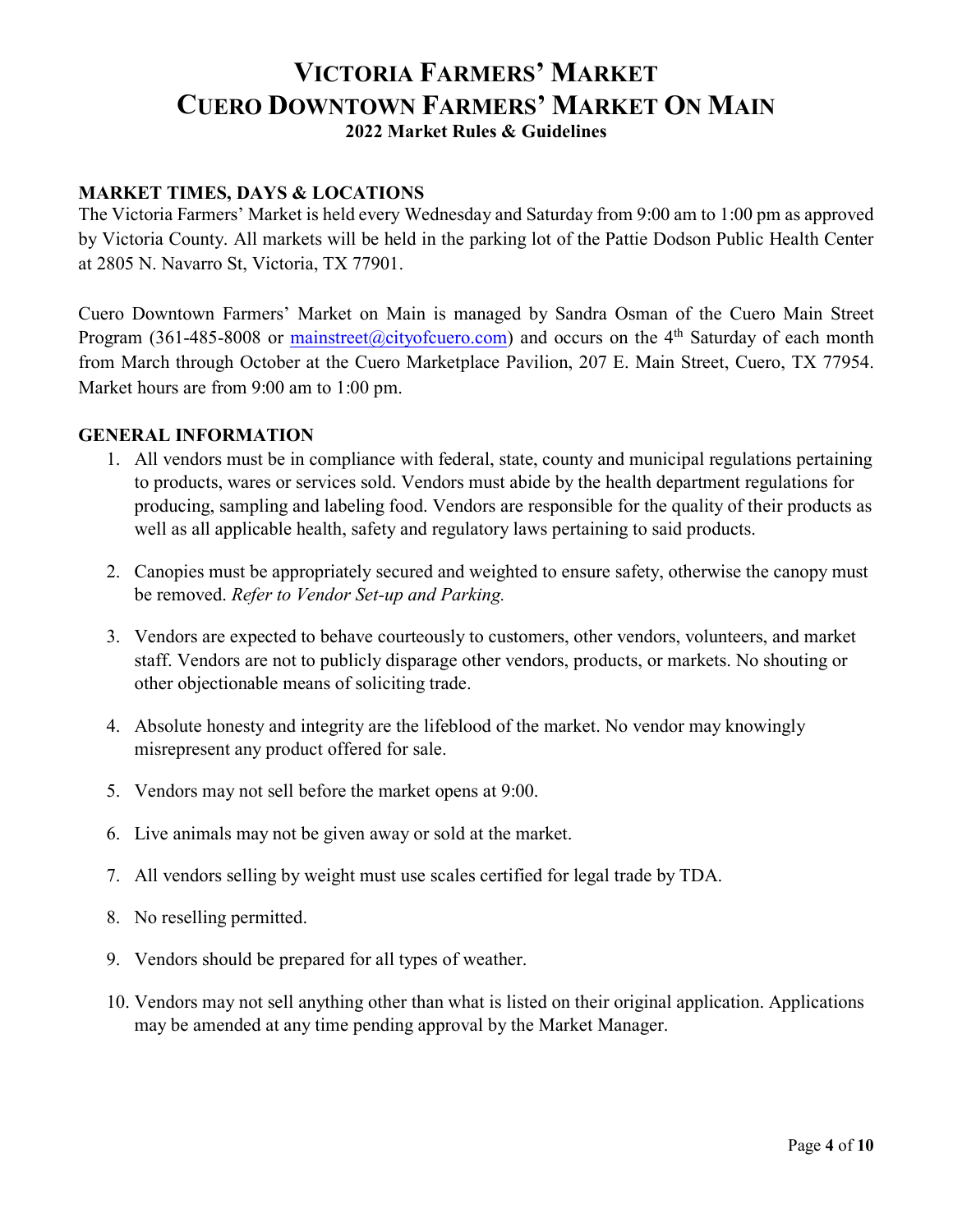### **LIABILITY**

Vendors shall not hold Victoria County, the FBGC Farmers' Market Association, the Victoria Farmers' Market, the Cuero Main Street Program or the Cuero Downtown Farmers' Market on Main responsible for any liabilities.

### **VENDOR SET-UP & PARKING**

Vendors must be ready to sell to market customers at opening time. The market manager will be on site before 8:00 a.m. to help facilitate market set up. All vendors are expected to arrive early to set up prior to opening. No early departure is permitted without the prior approval of the market manager. If you are unable to attend or will arrive late, please notify the market manager. Vendors are permitted to sell out of their vehicles if they wish.

Please be respectful and keep the area clean and free of trash. If you provide samples, you must also provide trash receptacles for customers.

Vendors are not required to set up under a covered canopy, although shelter from sun and inclement weather may be welcome. Vendors should bring their own canopies, which must be free of product advertisement/logos, except for the vendor's own market-based business, and must be securely anchored using weights. Any canopy not anchored with weights must be removed for the safety of everyone at the market. All vendors are responsible for bringing their own tables, chairs and other needed supplies.

### **CLEANLINESS**

- Appropriate health permits shall be displayed in full view of customers.
- Foods must be handled in a sanitary manner and in compliance with existing health laws.
- Vendors must be clean and dress in an appropriate manner while handling food.
- Each vendor is responsible for cleaning his/her rental space. All space for which the vendor is responsible must be free of empty cartons, pallets, expired produce, trash and all other debris at the end of the day. Anything left will be removed by the market manager at the expense of the vendor.
- The market manager shall have final approval for each vendor's table, equipment, contents and appearance.
- All produce must be kept at least six inches above the pavement as per local health department codes.

### **TRASH DISPOSAL**

Vendors should bring their own disposable bags for trash, especially created from sharing samples, produce scraps, etc. The market provides a trash can at the hand wash station, and vendors are welcome to put their trash bag/s in it for disposal in the Food Bank dumpster.

**NO SMOKING or ALCOHOL CONSUMPTION ALLOWED** by vendors or their representatives. (Wine tastings are exempt.) Please report any abuses to the market manager.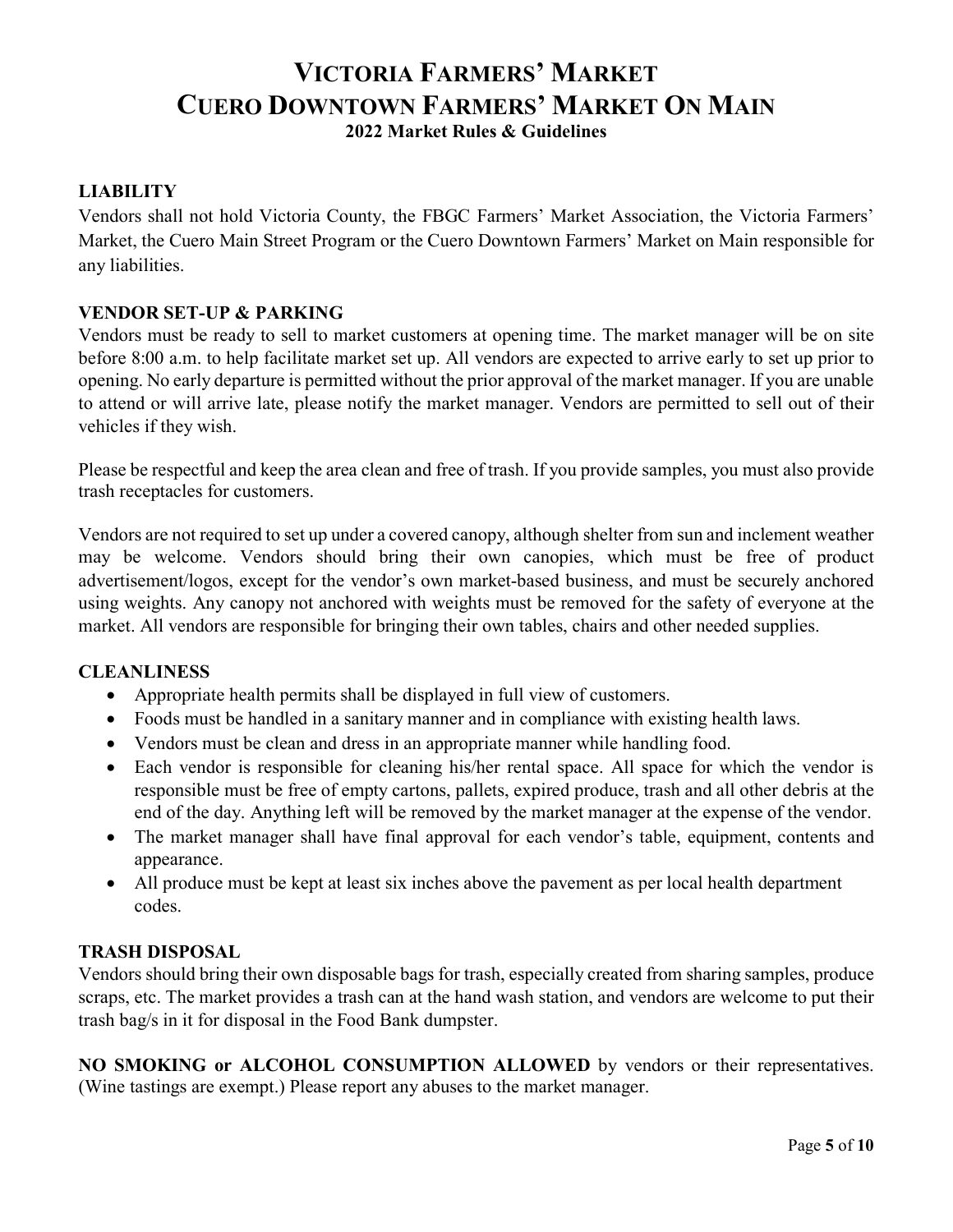#### **CHILDREN OF VENDORS**

Your children are welcome to join you at the market. However, vendors are responsible for supervising their children at all times. If problems arise concerning children, behavioral or otherwise, please address these concerns to the market manager in writing, as for any other grievance procedure.

#### **VOLUNTARY SALES DISCLOSURE**

At the end of each market day, we need to keep a tally of total market sales. Sales disclosure is not mandatory for vendors. However, the statistics collected will help our market keep tabs on estimated sales and get a better sense of the market's financial health throughout the seasons and from year to year. Voluntary sales disclosures from individual vendors **will be kept confidential** and will not be shared outside of the Association Board. However, demographic information will be used for the purpose of publicity, funding, grant writing, reporting and strategic planning by the Victoria Farmers' Market and Cuero Downtown Farmers' Market on Main Planning Committee and/or The Food Bank of the Golden Crescent**.** 

**GRIEVANCE PROCEDURE:** Any market-related grievances must be made in writing and addressed to the market manager outside market operation hours.

**VIOLATIONS:** The respective market manager may at any time request a vendor to remove any nonapproved items or anything deemed inappropriate or unsafe. Once a request has been made, any additional request will be considered repeat violations and may be cause for suspension (temporarily or permanently) as vendors at the Farmers' Market. If a violation is a serious health and/or safety concern and/or a behavioral issue, the vendor or vendors may be asked to leave without prior warning at the discretion of the market manager and/or the Board.

*Serious Violations* – A serious violation is a violation that poses an immediate threat or hazard to the health or safety of other vendors, consumers, or any other public person. The market manager shall enlist the help of local law enforcement to implement removal of the vendor if deemed necessary for public safety. In case of a serious violation, the market manager and Board can expel said vendor from the market indefinitely.

*Other Violations* – In case of other violations the market manager shall:

- *For first offense:* Serve a written warning to the appropriate person(s) outlining the infraction and indicating the steps necessary to correct the problem and result in the compliance with the Farmers' Market Rules and Guidelines.
- *For second offense or failure to comply with first offense request:* The market manager may terminate the privilege to occupy space at the Farmers' Market. Market privilege may be reinstated upon written application to the Association Board addressing termination and corrective measurements will be taken prior to reinstatement.
- *For third or subsequent violations:* The market manager may evict such violators from the Farmers' Market for the entire season or permanently if necessary.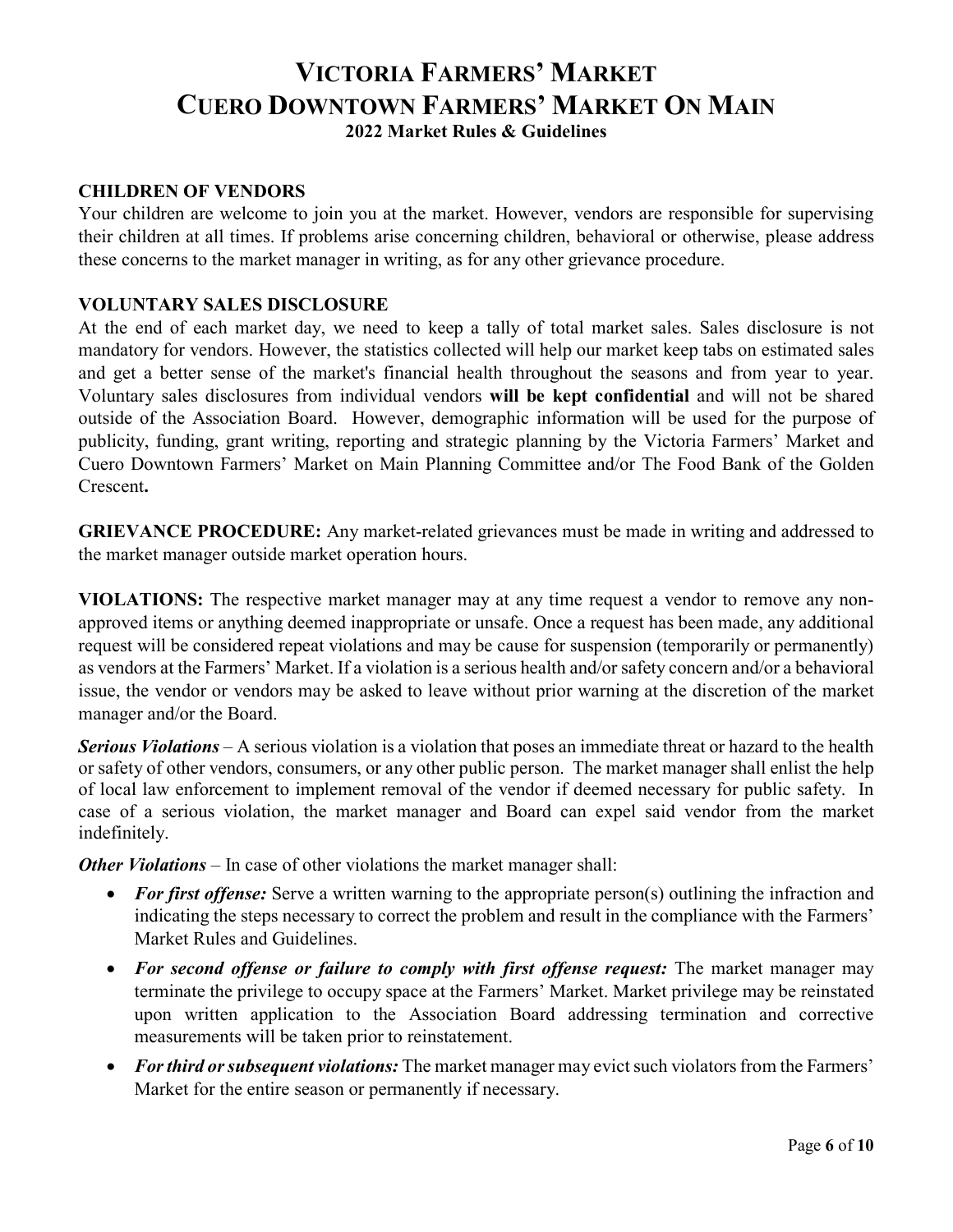### **APPEAL PROCESS**

Vendors who have had their privileges revoked by the market manager may appeal to the Association's Board. All appeals must be made in writing within 72 hours of the revocation notice. The appeal should be a brief statement of reasons for revocation, and reason(s) for appeal. During the appeal, the vendor may not participate in the Farmers' Market. Upon receipt of the appeal, a time shall be set for a hearing not less than 3 days and no more than 30 days after the appeal has been filed. After hearing the appeal, the Board may affirm the revocation or reinstate the vendor's market privileges. **All Board decisions are final.**

### **MARKET MANAGER RESPONSIBILTY**

Meridith Byrd is manager of the Victoria Farmers' Market and Sandra Osman is manager of the Cuero Downtown Farmers' Market on Main.

The market manager will oversee and be responsible for all market activities and has the authority of market oversight, collection of all applicable fees, and enforcing compliance of all published Market Rules and Regulations. In addition, the market manager will:

- maintain a record of all daily transactions, with copies of fee receipts
- enforce the opening and closing times of the Market and all other applicable duties as assigned by the Board

Vendors with a history of good attendance at the market will be given first priority and will receive a regular space. Reserved spaces not occupied 30 minutes prior to the opening of the market may be re-assigned. Vendors may request and pay for two spaces if available.

# **VENDOR APPLICATIONS**

**Please send completed vendor packet to:**  FBGC Farmers' Market Association 3809 E. Rio Grande Victoria, TX 77901.

Be sure to include:

•

- The \$35 vendor application fee (checks should be made out to FBGC)
- Texas Food Handler Card
- Any additional permits (retail food permit, TABC, TDA, etc) required by law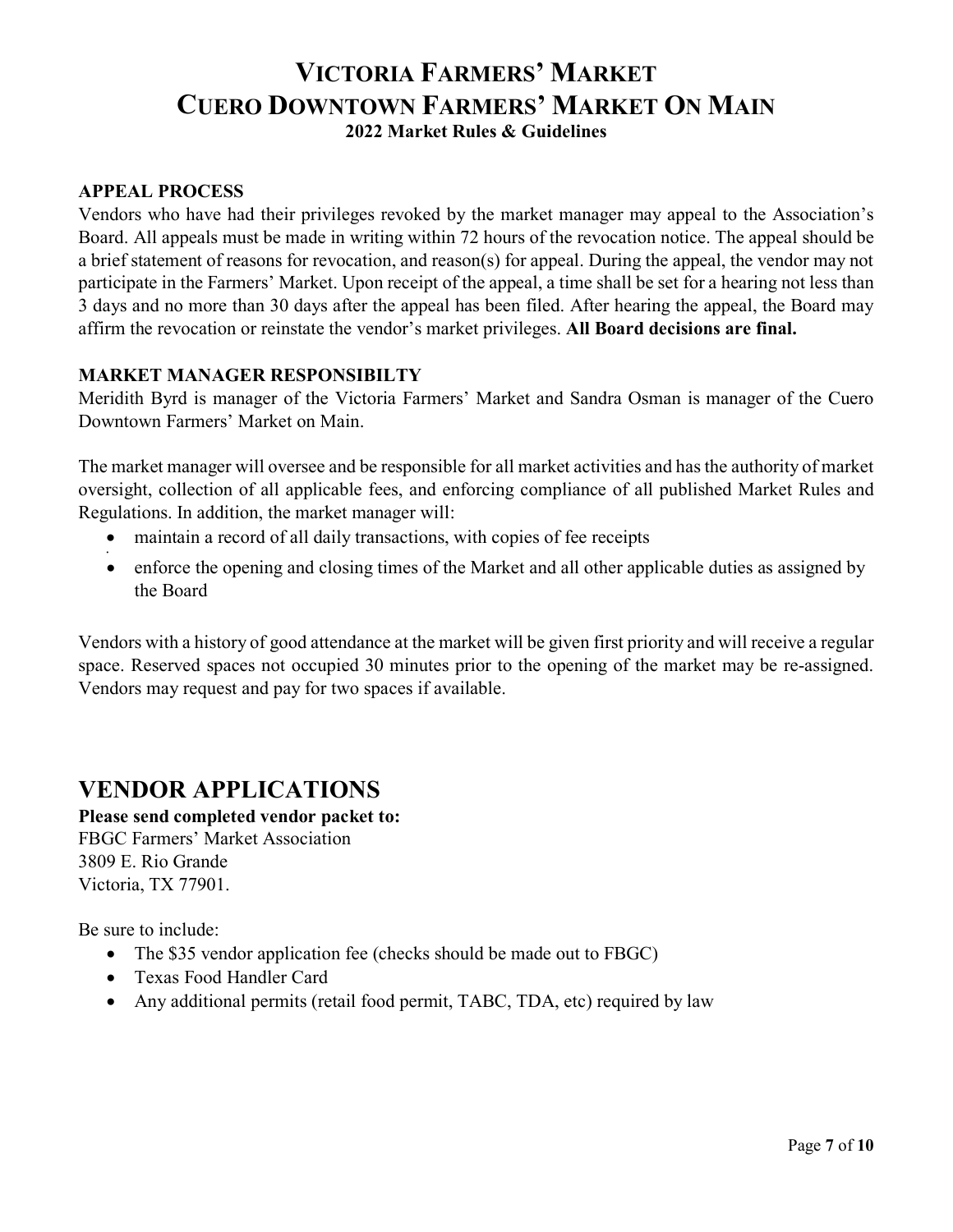**SPONSORS**





*FBGC Farmers' Market Association Board of Directors*

| President           | Robin Cadle   | 361-578-0591 x205 or 361-655-1607            |
|---------------------|---------------|----------------------------------------------|
| Vice-President      |               | Frances Santellana $361-578-0591 \times 201$ |
| Secretary-Treasurer | Meridith Byrd | 361-578-0591 x208 or 361-218-9246            |
| At-Large Member     | Sandra Osman  | 361-485-8008                                 |

*The Association reserves the right to suspend or cancel the privileges of any member and/or agent of members who have violated the rules of the Victoria Farmers' Market and Cuero Downtown Farmers' Market on Main.*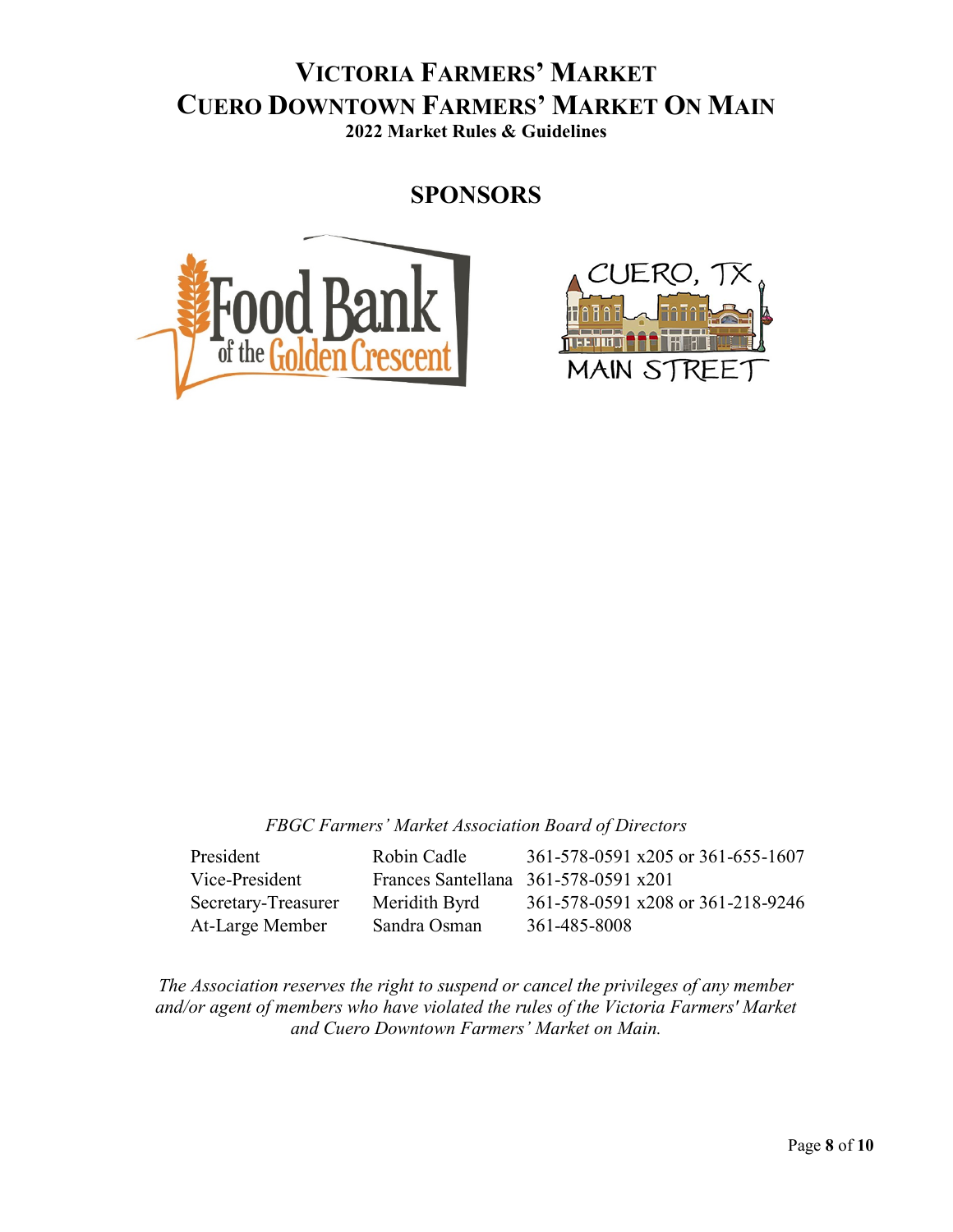# **Appendix 1: Excerpts from the Texas Cottage Food Law: [http://texascottagefoodlaw.com](http://texascottagefoodlaw.com/)**

As of September 1, 2019 you may sell the following homemade food items:

- Any food, excluding meat, that does not require time or temperature control to prevent spoilage, including but limited to:
	- o Baked goods that do not require refrigeration, such as cakes, cookies, breads, and pastries
	- o Candy
	- o Coated and uncoated nuts
	- o Unroasted nut butters
	- o Fruit butters
	- o Canned jams and jellies
	- o Fruit pies
	- o Dehydrated fruits and vegetables including dried beans
	- o Popcorn and popcorn snacks
	- o Cereal, including granola
	- o Dry mixes
	- o Vinegar
	- o Mustard
	- o Roasted coffee or dry tea
	- o Dried herbs or herb mixes
	- o Whole (uncut) frozen fruits or vegetables
	- o Canned acidified plant-based foods with a pH of 4.6 or less\*
	- o Fermented vegetables with a pH of 4.6 or less\*
	- o Pickled fruits or vegetables with a pH of 4.6 or less\*

# **Your labels MUST include everything shown here:**

*\*Pickled, fermented or acidified foods must also include a batch number on the label*